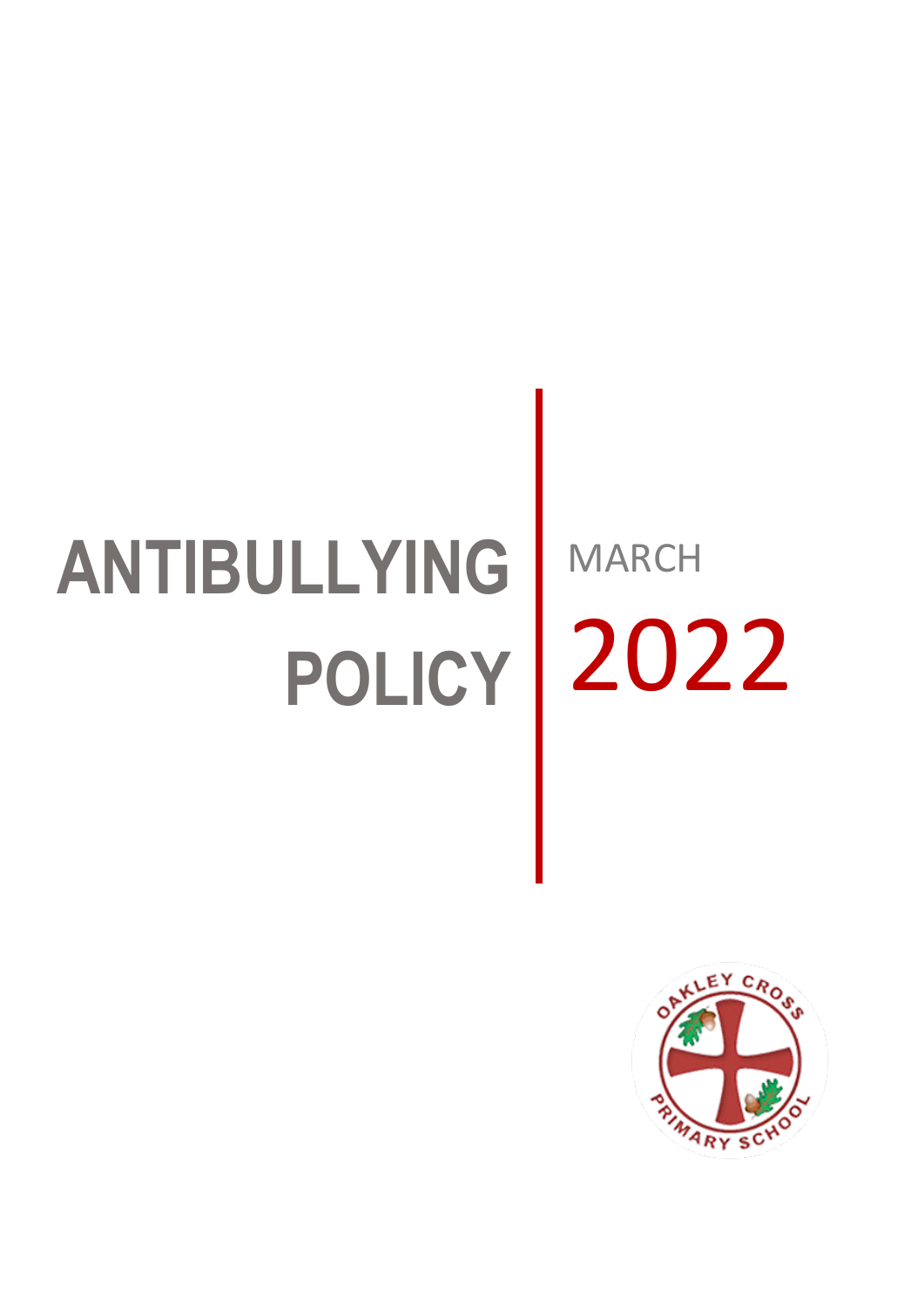*Date: March 2022 Date for review: March 2023*

## **School statement on Bullying**

Our school is a place where every person has the right to be themselves, to be included and to learn in a safe and happy environment. Everyone at our school is equal and treats each another with respect and kindness.

### **Aims and purpose of the policy**

This policy outlines what Oakley Cross Primary School will do to prevent and tackle all forms of bullying.

- The policy has been adopted with the involvement of the whole school community.
- Oakley Cross Primary School is committed to developing an anti-bullying culture where the bullying of adults, children or young people is not tolerated in any form.
- Our Behaviour Policy outlines in clear and straight forward terms our whole school approach to encourage all pupils to demonstrate positive emotional behaviour, conduct behaviour and learning behaviour whilst at school and in the wider community.
- Positive action is taken to prevent bullying within PSHE, digital literacy lessons and through cross curricular learning opportunities.
- Pupils learn in a supportive, caring and safe environment without fear of being bullied. Bullying is an anti-social behaviour and affects everyone; it is unacceptable and will not be tolerated.
- If bullying does occur, all pupils should be able to tell and know that incidents will be dealt with promptly and effectively.

## **1. Definition of bullying**

Bullying is hurtful or unkind behaviour which is deliberate and repeated. Bullying can be carried out by an individual or a group of people towards an individual or group. Bullying may or may not be because of a protected characteristic. Prejudice related incidents are one off incident relating to a protected characteristic, which may or may not be directed at an individual. They may or may not be carried out with the intention to harm or cause offence.

Bullying is recognised by Oakley Cross Primary School as being a form of peer on peer abuse; children can abuse other children. Abuse is abuse and it should never be tolerated or passed off as "banter", "just having a laugh" or "part of growing up".

The **STOP** acronym can be applied to define bullying – **S**everal **T**imes **O**n **P**urpose.

The School Anti-Bully action group identified the main types of bullying are:

- physical (hitting, kicking, theft)
- emotional (being unfriendly, tormenting, excluding)
- Racist (racial taunts, graffiti, gestures)
- Sexual (unwanted physical contact or abusive comments)
- Homophobic (focussing on sexuality)
- Verbal (name calling, sarcasm, spreading rumours)
- Cyber (e-mails, text messaging or misuse of technology)

#### Vulnerable Groups

We recognise that some groups of pupils may be more vulnerable to bullying, including:

- Looked After Children
- Gypsy, Roma and Traveller children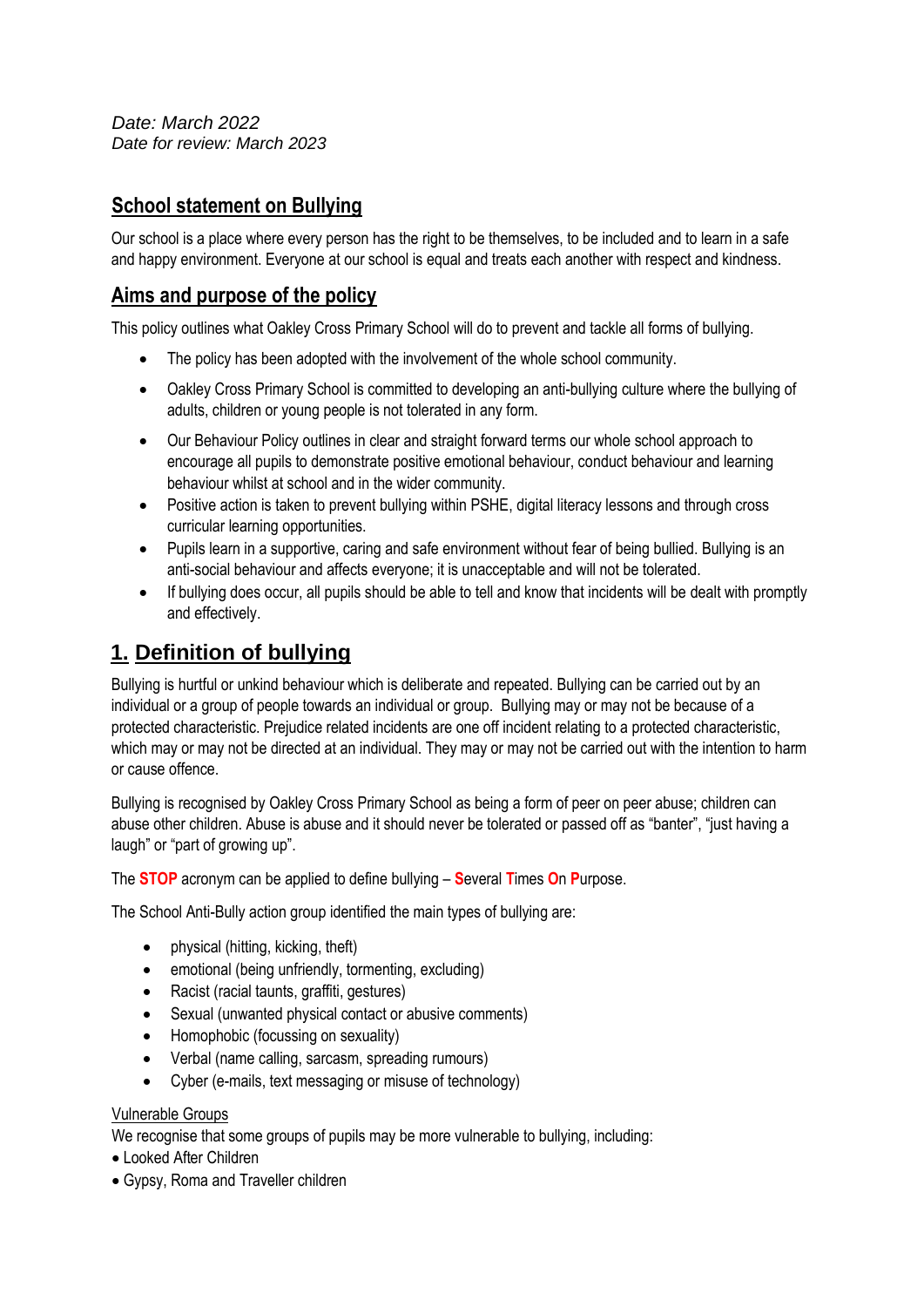- Children with Special Educational Needs or Disabilities (SEND)
- Children from ethnic minorities
- Children entitled to Free School Meals
- Children for whom English is an Additional Language
- Children who are perceived to be gay, lesbian, bisexual, transsexual or non-binary

Bullying (including prejudice-related bullying) can take many forms including; name calling, threatening, humiliation, playing tricks and pranks, spitting, hitting, pushing and jostling, 'accidentally' bumping into someone, damaging or taking belongings, malicious text messages, e-communications and photographs, leaving people out of groups/ games or social occasions, and spreading hurtful and untrue rumours. Several of these behaviours plainly involve the use of words. Several, however, may be non-verbal, involving body language, gesture and facial expression. Non-verbal behaviours can be just as hurtful and intimidating as those which involve abusive language and must be recorded.

- Pupils who are being bullied may show changes in behaviour, such as becoming shy and nervous, feigning illness, taking unusual absences or clinging to adults. There may be evidence of changes in work patterns, lacking concentration or poor attendance. Pupils must be encouraged to report bullying in schools.
- All school staff must be alert to the signs of bullying and act promptly and firmly against it in accordance with school policy.

# **2. Bullying Prevention**

Preventing and raising awareness of bullying is essential in keeping incidents in our school to a minimum. Through assemblies, as well as PSHE lessons, pupils are given regular opportunities to discuss what bullying is, as well as incidents we would not describe as bullying, such as two friends falling out, or a one-off argument. An annual 'Anti-bullying Week' is held to further raise awareness. Online/ E-safety is an important part of the Curriculum and information for parents is included in newsletters and on the School's website. Each year group focuses on digital wellbeing in both PSHE and computing. Pupils are taught to tell an adult in school if they are concerned that someone is being bullied.

Our Behaviour Policy includes rewards and sanctions which are used consistently, alongside positive relationships, to prevent inappropriate behaviour, and promote positive behaviour.

## **3. Reporting and responding to bullying**

In any case of alleged bullying, either the class teacher, the Headteacher, or a senior member of staff should first establish the facts, and build an accurate picture of events over time, through speaking to the alleged perpetrator(s), victim(s) and adult witnesses, as well as parents and pupil witnesses if necessary and appropriate.

If the allegation of bullying is upheld, the Headteacher (or senior leader) should seek to use a restorative approach with the perpetrator(s) and victim(s) together. The perpetrator(s) should fully understand the consequences of their actions on the victim(s), and apologise without reservation. Both parties should be clear that a repeat of these behaviours will not be acceptable.

#### **Pupils who are bullying will be helped by:**

- The opportunity to discuss the experience with a member of staff of their choice
- Reassurance
- Support to restore self-esteem and confidence
- Discussing what happened
- Discovering why they became involved
- Establishing the wrong doing